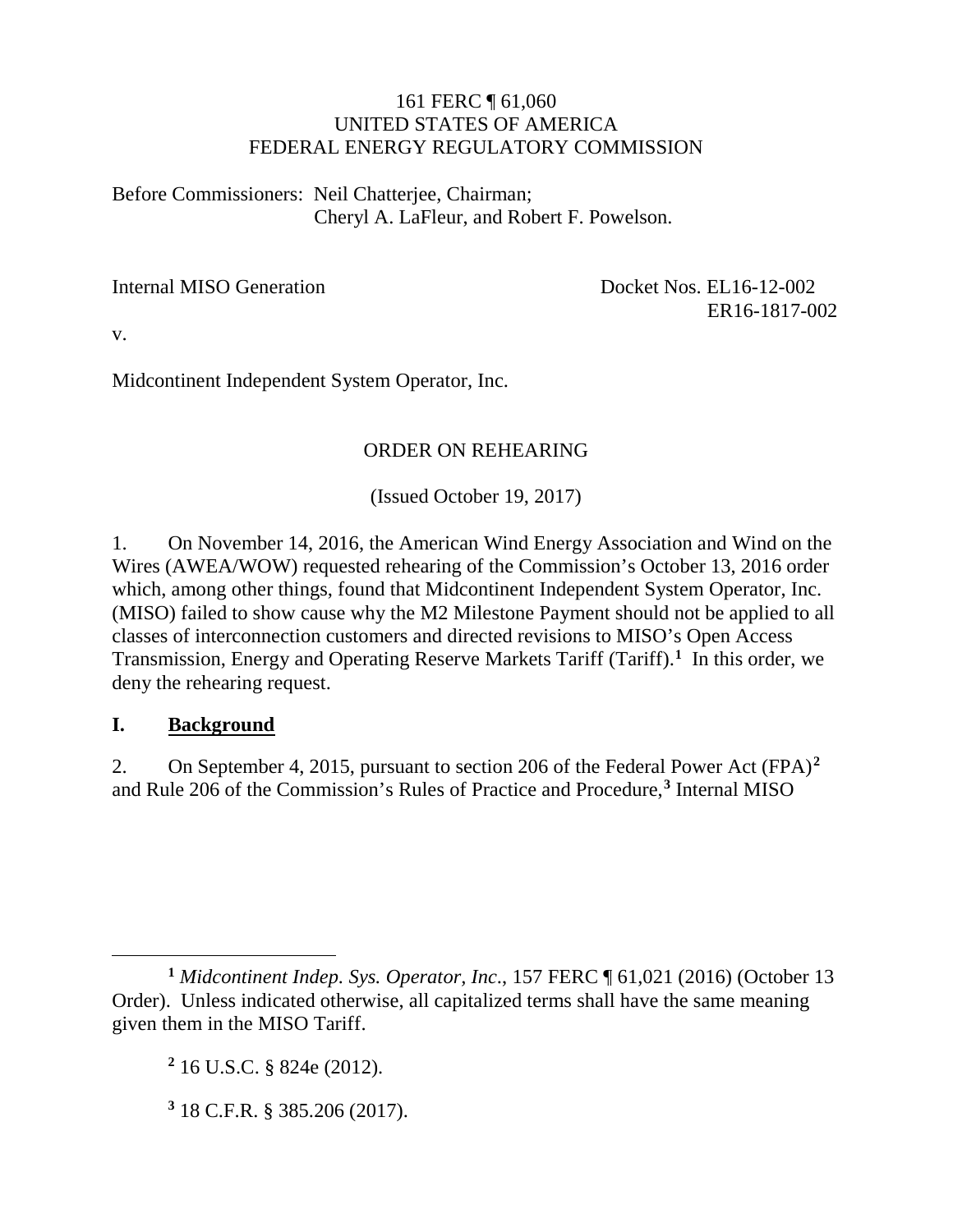Generation**[4](#page-1-0)** filed a complaint alleging that MISO gives preferential treatment in its interconnection process to generators located outside of the MISO footprint versus generators located internal to MISO, by permitting that external generation to enter and be studied in MISO's interconnection queue without making the M2 Milestone Payment**[5](#page-1-1)** or Initial Payment. **[6](#page-1-2)**

3. On March 29, 2016, the Commission issued an order in Docket Nos. EL15-99-000 and EL16-12-000 granting the complaint in part and denying it in part, instituting a section 206 proceeding, commencing paper hearing procedures and establishing a refund effective date.**[7](#page-1-3)** In its partial grant of the complaint, the Commission found that MISO's Tariff was unjust, unreasonable, unduly discriminatory, or preferential because the terms and conditions governing the provision of External Network Resource Interconnection Service (E-NRIS) should be included in the Tariff. **[8](#page-1-4)** The Commission directed MISO to file within 60 days revisions to the Tariff to provide language that addresses its E-NRIS

<span id="page-1-1"></span>**<sup>5</sup>** A project is eligible to enter the definitive planning phase (DPP) of MISO's interconnection process after the interconnection customer has provided the cash payment DPP entry milestone (M2 Milestone Payment), technical data requirements, and DPP study deposit. MISO, FERC Electric Tariff, Attachment X (70.0.0), § 3.3. Together, these requirements are commonly referred to as the M2 Milestone.

<span id="page-1-2"></span>**<sup>6</sup>** Internal MISO Generation Complaint, Docket No. EL15-99-000 (filed Sept. 4, 2015). An interconnection customer is required to make either an Initial Payment equal to 10-20 percent of the total cost of its network upgrades or provide security equal to the total cost of its network upgrades within a prescribed time period following the execution of the Generation Interconnection Agreement (GIA) or the filing of an unexecuted GIA with the Commission. *See* MISO, FERC Electric Tariff, Attachment X, Appendix 6 (36.0.0), § 11.5.

<span id="page-1-3"></span>**<sup>7</sup>** *Internal MISO Generation v. Midcontinent Indep. Sys. Operator, Inc.*, 154 FERC ¶ 61,248 (March 29 Order), *order on reh'g and clarification*, 157 FERC ¶ 61,020 (2016).

<span id="page-1-4"></span>**<sup>8</sup>** The provision of Network Resource Interconnection Service (NRIS) allows that customer to interconnect its Generating Facility to the MISO transmission system or distribution system, as applicable, and integrate its Generating Facility with the transmission system to deliver its output over that system in the same manner as for any Generating Facility designated as a network resource. MISO, FERC Electric Tariff, Attachment X (70.0.0), § 1. *See also* March 29 Order, 157 FERC ¶ 61,021 at P 4 n.8.

<span id="page-1-0"></span> $\overline{a}$ **<sup>4</sup>** Internal MISO Generation is comprised of EDF Renewable Energy, Inc. E.ON Climate & Renewables North American LLC, and Invenergy LLC.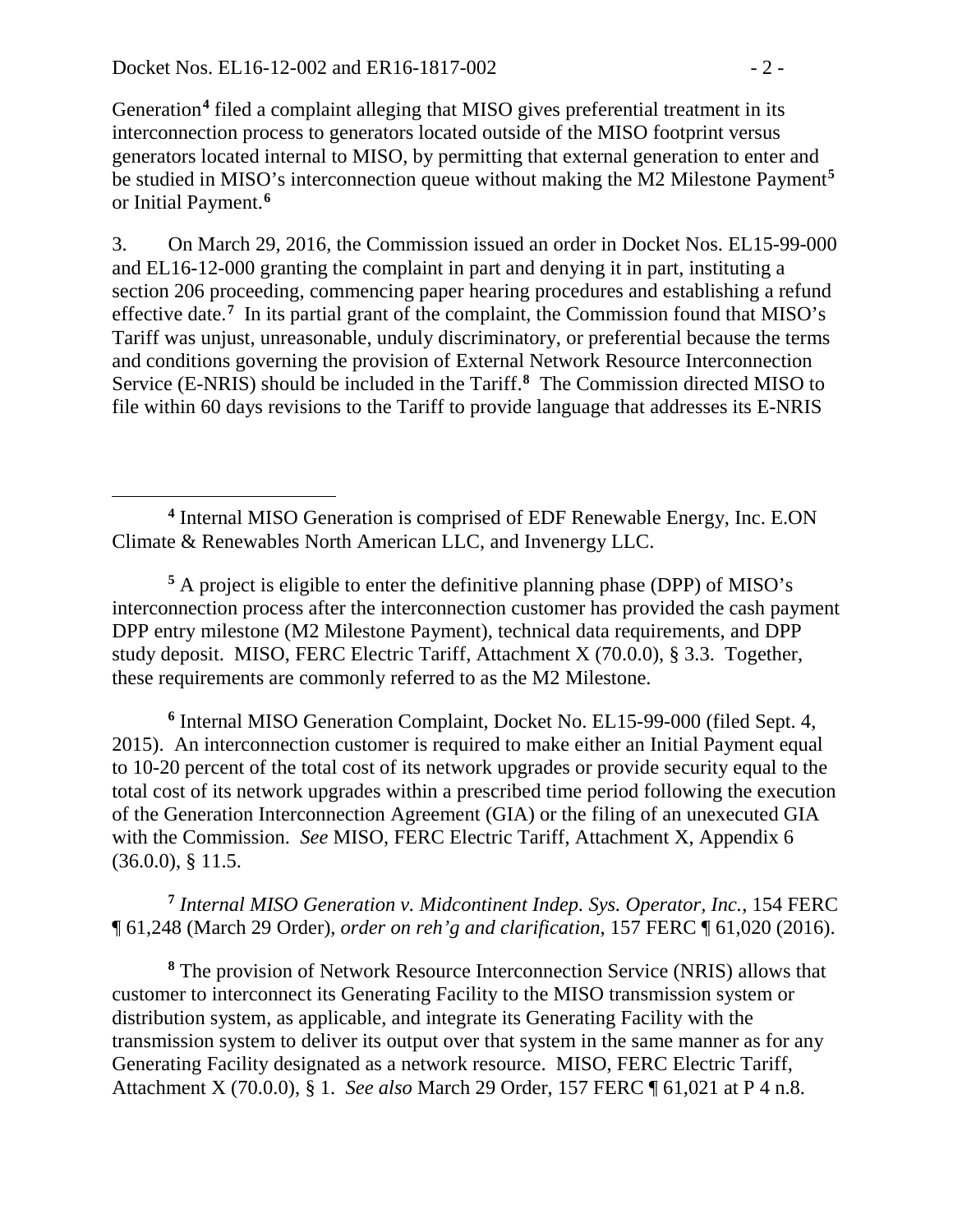protocol, including the details of the Service Agreement for E-NRIS customers, as well as the requirement for an Initial Payment and the details related thereto. **[9](#page-2-0)**

4. The Commission also found that MISO's Tariff may be unjust, unreasonable, unduly discriminatory, or preferential because the Tariff did not specify in sufficient detail which interconnection customers must make the M2 Milestone Payment.**[10](#page-2-1)**

5. Additionally, the Commission found that it appears that MISO's Tariff may be unjust, unreasonable, or unduly discriminatory or preferential because it does not include detailed provisions regarding certain customers who seek to upgrade their interconnection service from Energy Resource Interconnection Service (ERIS)**[11](#page-2-2)** to NRIS (referred to as NRIS-only customers).**[12](#page-2-3)** Accordingly, the Commission instituted a proceeding in Docket No. EL16-12-000 pursuant to section 206 of the FPA and commenced a paper hearing. In doing so, the Commission stated that the identified concerns might be addressed by revising MISO's Tariff to: (1) make clear that the M2 Milestone Payment is assessed to *all* interconnection customers, whether new or existing, or internal or external, or a showing by MISO that it should not be required to do so; and (2) clarify the services it provides and the process for receiving that service for every class of interconnection customer to which the Tariff applies. **[13](#page-2-4)**

6. On May 31, 2016, in response to the March 29 Order, MISO made a compliance filing in Docket No. ER16-1817-000, which addressed its E-NRIS protocol, including the details of a Service Agreement and Initial Payment for E-NRIS customers.

7. As related to the instant request for rehearing, AWEA/WOW, and others, filed briefs in the paper hearing (Docket No. EL16-12-000) arguing that MISO's Tariff does not effectively explain several current MISO practices. However, only AWEA/WOW raised the issue of how MISO is processing 3,500 MW of external generation in the Manitoba Hydro region. Specifically, AWEA/WOW alleged that Manitoba Hydro's generation should have been subject to MISO's interconnection procedures, but was

**<sup>9</sup>** March 29 Order, 154 FERC ¶ 61,248 at P 30.

**<sup>10</sup>** *Id.* P 32.

<span id="page-2-0"></span> $\overline{a}$ 

<span id="page-2-2"></span><span id="page-2-1"></span>**<sup>11</sup>** ERIS allows an interconnection customer to connect its Generating Facility to the MISO transmission system or distribution system, as applicable, and to be eligible to deliver the Generating Facility's electric output using the existing firm or non-firm capacity of the transmission system on an as-available basis. MISO, FERC Electric Tariff, Attachment X (70.0.0), § 1.

<span id="page-2-3"></span>**<sup>12</sup>** March 29 Order, 154 FERC ¶ 61,248 at P 33.

<span id="page-2-4"></span>**<sup>13</sup>** *Id.* P 34.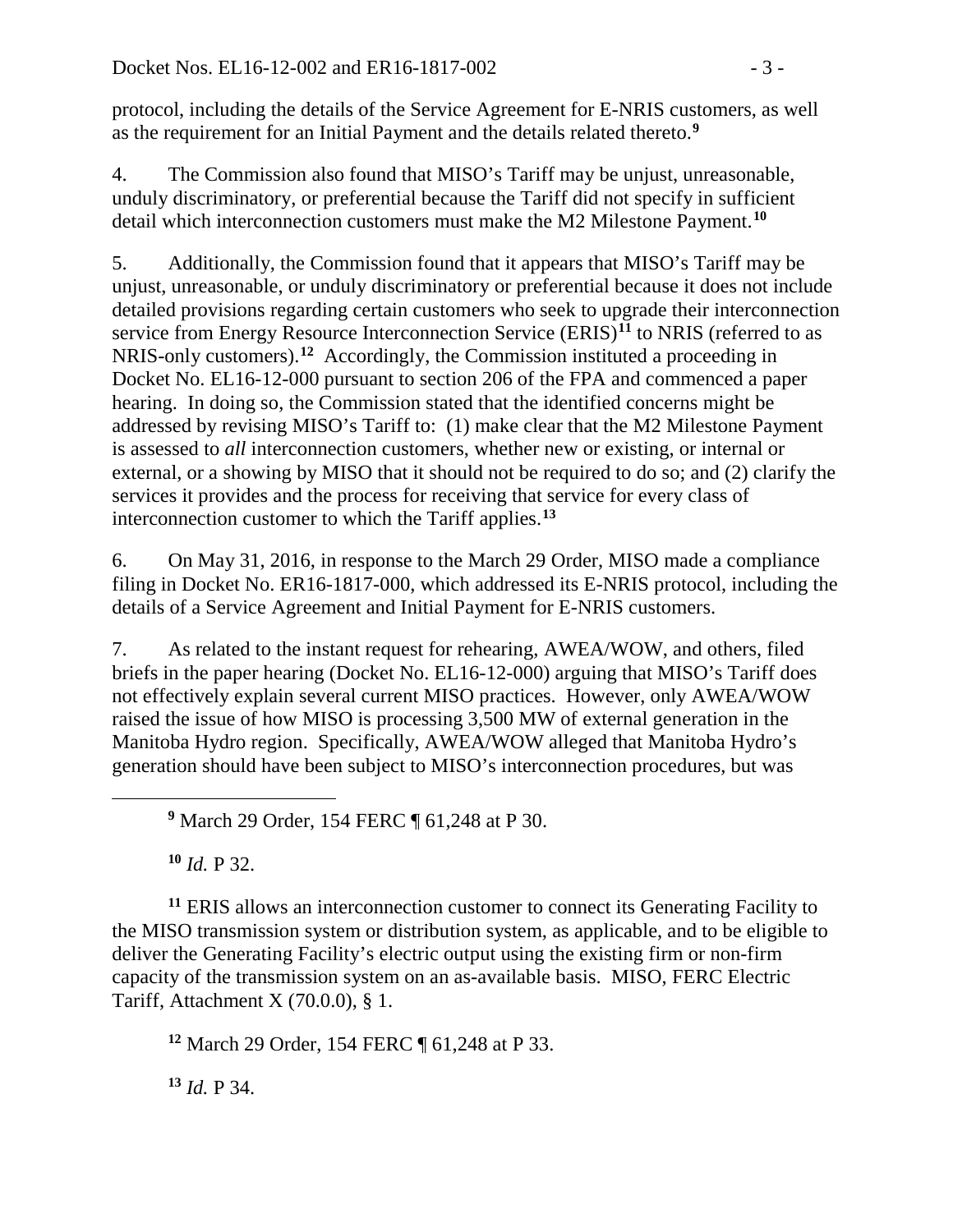allowed to flow onto the system instead under a Transmission Service Right. **[14](#page-3-0)** In their protest to the compliance filing submitted in Docket No. ER16-1817-000, AWEA/WOW further questioned the relationship between Transmission Service Rights and requests for E-NRIS. **[15](#page-3-1)** In the October 13 Order, the Commission held that MISO failed to show cause why the M2 Milestone Payment should not be applied to all classes of interconnection customer.**[16](#page-3-2)** The Commission directed MISO to make a further compliance filing within 30 days of the date of the order including Tariff revisions that (1) apply the M2 Milestone Payment to all classes of interconnection customer and (2) make clear that the M2 Milestone Payment assessed to any customer is not zero.**[17](#page-3-3)** The Commission also accepted, subject to condition, MISO's compliance filing regarding its E-NRIS protocol in Docket No. ER16-1817-000, which included the details of a Service Agreement and Initial Payment for E-NRIS customers. **[18](#page-3-4)** The Commission also rejected AWEA/WOW's request to investigate issues surrounding Manitoba Hydro and the use of Transmission Service Rights instead of interconnection service, finding them to be outside of the scope of the paper hearing and compliance proceedings. **[19](#page-3-5)**

# **II. Request for Rehearing**

8. On rehearing, AWEA/WOW primarily contend that the Commission erred by failing to pursue the answers sought by AWEA/WOW regarding what they believe is MISO's preferential treatment of Manitoba Hydro, that allows Manitoba Hydro to use Transmission Service Rights to make sales into MISO while avoiding making an M2 Milestone Payment. **[20](#page-3-6)** AWEA/WOW allege that the Commission erred by "failing to find out why [MISO] is not treating and processing the external generation of Manitoba Hydro the same as all other external generation."**[21](#page-3-7)** AWEA/WOW further allege that the

<span id="page-3-0"></span> $\overline{a}$ **<sup>14</sup>** AWEA/WOW Initial Brief, Docket No. EL16-12-001, at 37-38 (filed May 5, 2016).

<span id="page-3-3"></span><span id="page-3-2"></span><span id="page-3-1"></span>**<sup>15</sup>** AWEA/WOW Protest, Docket No. ER16-1817-000, at 14-17 (filed June 21, 2016).

**<sup>16</sup>** October 13 Order, 157 FERC ¶ 61,021 at P 3.

**<sup>17</sup>** *Id.* P 55.

**<sup>18</sup>** *Id.* PP 77, 81.

**<sup>19</sup>** *Id.* PP 64, 106.

<span id="page-3-7"></span><span id="page-3-6"></span><span id="page-3-5"></span><span id="page-3-4"></span>**<sup>20</sup>** Request for Rehearing of American Wind Energy Association and Wind on the Wires, at 1 (filed Nov. 14, 2016).

**<sup>21</sup>** *Id.*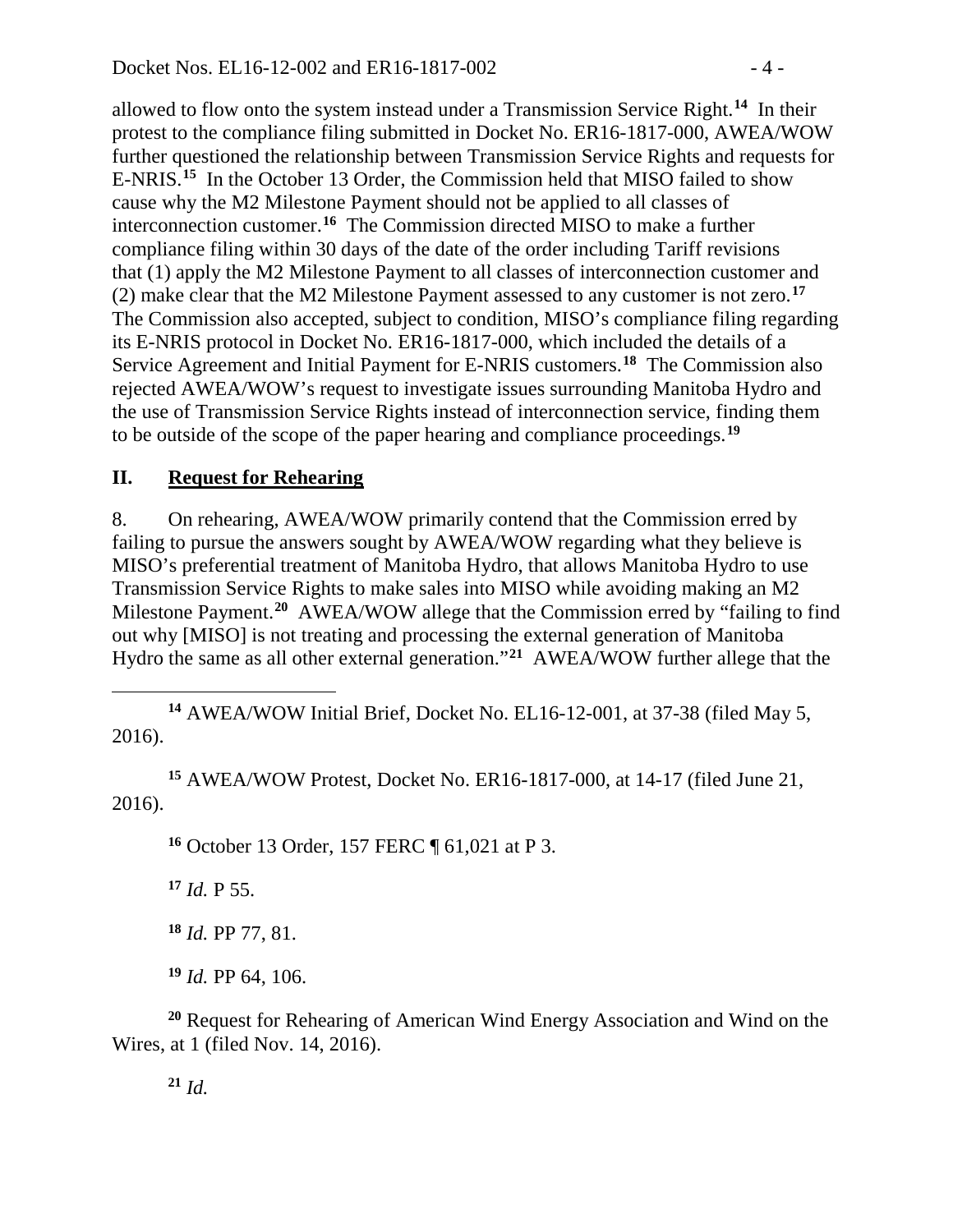Commission erred by "failing to find out upon what Tariff basis MISO is allowing the external generation of Manitoba Hydro to be processed as transmission service whereas the 3,500 MW of Exelon Corporation ('Exelon') external to MISO is processed as interconnection service and E-NRIS."**[22](#page-4-0)** AWEA/WOW state that MISO has provided no explanation of this inconsistent treatment other than a simple statement that NRIS was not being granted for the Manitoba Hydro project due to the existence of firm Transmission Service Rights. **[23](#page-4-1)** AWEA/WOW argue that MISO did not disclose what it studied and upon what Tariff basis it was proceeding outside of E-NRIS, such as under what provisions of Module B of the Tariff did Manitoba Hydro obtain Transmission Service Rights or to what degree studies were undertaken when such Transmission Service Rights were granted to account for the impact of significant amounts of power that flowed on the MISO system for the first time.**[24](#page-4-2)**

9. AWEA/WOW argue that, due to the lack of information, there are still factual questions about whether a Transmission Service Right is an exception to how MISO processes all other interconnection requests and how power flows from the Transmission Service Rights from external resources are modeled on MISO's system.**[25](#page-4-3)** AWEA/WOW argue that the Commission did not order MISO to address these questions or provide any Tariff or Business Practices Manual provisions that would allow the disparate treatment of the Manitoba Hydro and Exelon generation. They argue that until this purported gap in the record is resolved, there is no basis to confirm that MISO is employing a robust Transmission Service Rights study process that is comparable in every way to what MISO employs under its DPP, and no basis for the Commission's determination that all interconnection customers, internal and external, and new and existing, are treated comparably.**[26](#page-4-4)**

10. AWEA/WOW state that, since the October 13 Order, new information about the Manitoba Hydro project has become available – for instance, unexpected network upgrades are required due to voltage stability issues in the region where the Manitoba Hydro injection is occurring, but those impacts did not appear in the Transmission Service Rights because they were not studied with the same rigor as MISO's DPP that applies to all E-NRIS requests and internal generation.**[27](#page-4-5)** In addition, AWEA/WOW state

**<sup>22</sup>** *Id. Id.* at 4. *Id.* at 5-6. *Id.* at 7. *Id.* at 8. *Id.* at 11.

<span id="page-4-5"></span><span id="page-4-4"></span><span id="page-4-3"></span><span id="page-4-2"></span><span id="page-4-1"></span><span id="page-4-0"></span> $\overline{a}$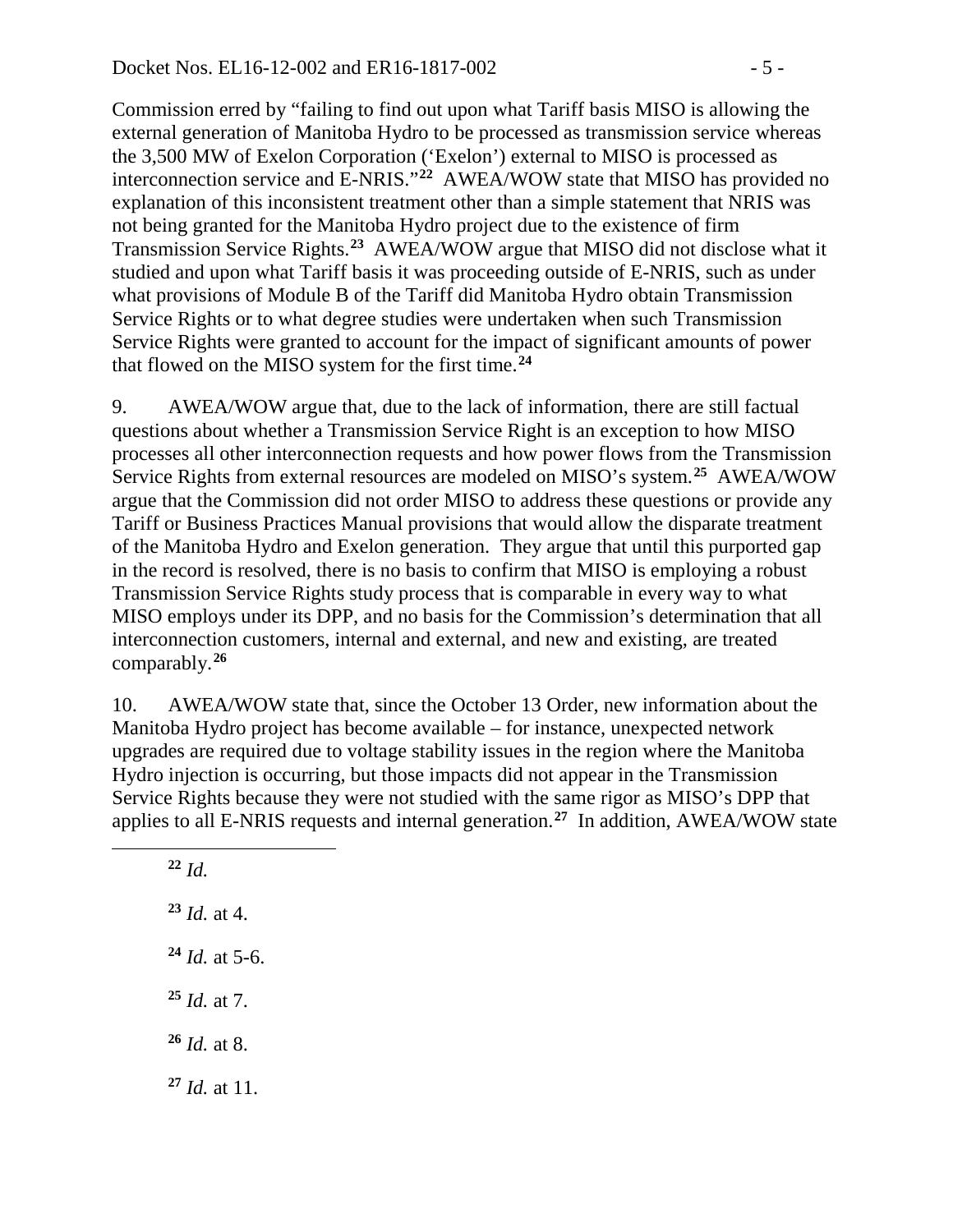that MISO has not backed down any of the Manitoba Hydro generation in the model like it does for generation internal to MISO. They argue that this is contrary to how MISO runs its models to assess reliability and deliverability impacts. AWEA/WOW further note that the results from the August 2015 DPP West study indicate that a transmission line originally planned to relieve the limit on the Minnesota-Wisconsin Export Interface will no longer be able to fill this purpose, and they speculate that the Manitoba Hydro project is to blame.**[28](#page-5-0)** AWEA/WOW argue that the Commission erred in not finding MISO's compliance filing incomplete until it proposes a Tariff provision that states exactly how all external generation that seeks to sink onto the MISO system will be processed, and that these hidden processes are shifting real costs to internal generation.**[29](#page-5-1)**

# **III. Commission Determination**

11. We deny AWEA/WOW's request for rehearing. All of the issues AWEA/WOW ask the Commission to address are beyond the scope of this proceeding, which was instituted because the MISO Tariff did not specify in sufficient detail which classes of interconnection customers must make the M2 Milestone Payment or include detailed provisions regarding E-NRIS and NRIS-only customers.**[30](#page-5-2)** The concerns raised in AWEA/WOW's protest and briefs filed in this proceeding, and repeated in their request for rehearing, do not address the sufficiency of the Commission's determinations in the October 13 Order as it relates to these matters, but rather raise concerns as to the terms and conditions of transmission service in specific transactions involving MISO and Manitoba Hydro which are outside the scope of this proceeding, which only concerns terms and conditions of NRIS among various classes of interconnection customers.

The Commission explained in the October 13 Order:

AWEA/WOW appears to have given an overbroad interpretation to the Commission's statement that the concerns identified by the Commission might be addressed by revising MISO's Tariff to "clarify the services it provides and the process for receiving that service for every class of interconnection customer to which the Tariff applies." This language was not intended to establish a broad investigation of MISO's [Generator Interconnection Procedures]; the scope of the paper hearing is limited to whether certain categories of interconnection customers may be exempt from the M2

**<sup>28</sup>** *Id.* at 12-13.

<span id="page-5-0"></span> $\overline{a}$ 

**<sup>29</sup>** *Id.* at 13-14.

<span id="page-5-2"></span><span id="page-5-1"></span>**<sup>30</sup>** October 13 Order, 157 FERC ¶ 61,021 at P 64 (citing March 29 Order, 154 FERC ¶ 61,248 at PP 30, 32, 33).